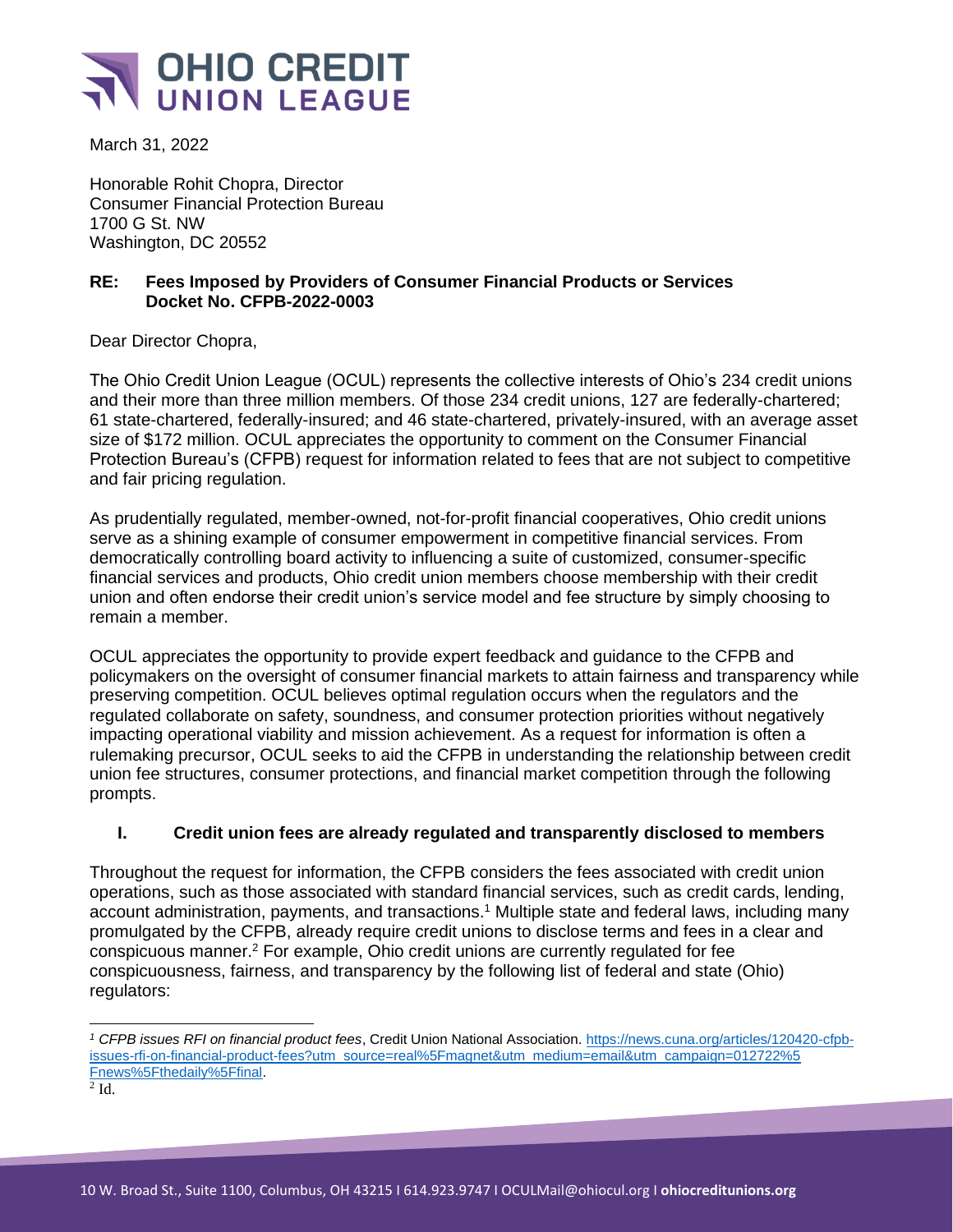

- National Credit Union Administration 12 C.F.R Part 707<sup>3</sup>
- Consumer Financial Protection Bureau 12 C.F.R. Part 1026<sup>4</sup>
- Federal Trade Commission  $-15$  U.S.C. §§ 41-58 $5$
- Ohio Division of Financial Institutions Ohio Administrative Rule 1301:9-2-26 $^6$
- Ohio Attorney General Ohio Revised Code Section 1345 Consumer Protection Laws<sup>7</sup>

However, this request for information broadly describes various fees as "junk fees" despite the tested and regulated nature of standard service fees.<sup>8</sup> Generally, fees are associated with the administrative and operational costs borne by a credit union to deliver a specific product or service offered to a member. As such, credit union service fees are incomparable to resort and ticket price "junk fees" based solely on the not-for-profit nature of credit unions and their enhanced due diligence efforts to drive operational profitability while meeting the unique and customized services needed and demanded by consumers, or their members.

## **II. While fees are not always associated with an upfront cost, service fees are directly related to credit union services and a necessary component to member service.**

Operational income derived from service fees is a vital prong of credit union success, supporting member service delivery. Unlike "junk" fees, credit union service fees are tied to a service being rendered; moreover, the service being rendered is often at the discretion and control of the member. The CFPB's label of "junk fees" is misguided by broadly including regulated and transparent fee structures and disclosures. Services do cost money, and these fees are part of a service being offered to help meet member needs and demands, and potentially outside of the day-to-day activities of an average consumer.

The CFPB further contends that these fees far exceed the marginal costs of the service they purport to cover, implying that credit unions are not just shifting costs to their members, but rather, taking advantage of a captive relationship with a member to drive excess profits.<sup>9</sup> In Ohio, the average net income for a credit union is \$1,239,027, and the average fee income is \$746,631.<sup>10</sup> In the state of

<sup>&</sup>lt;sup>3</sup> Part 707 of the NCUA Rules and Regulations implements the Truth in Savings Act of 1991 (TISA), contained in the Federal Deposit Insurance Corporation Improvement Act of 1991, 12 U.S.C. 4301, et seq. NCUA's regulation (12 CFR Part 707) became effective in 1993 and should not be confused with Regulation DD. Regulation DD is a Consumer Financial Protection Bureau regulation that implements TISA for all depository institutions, except credit unions, that offer deposit accounts to residents of any state. However, it is important to note Congress mandated that NCUA's regulation be "substantially similar" to Regulation DD[. https://www.ncua.gov/regulation-supervision/manuals-guides/federal-consumer](https://www.ncua.gov/regulation-supervision/manuals-guides/federal-consumer-financial-protection-guide/compliance-management/deposit-regulations/truth-savings-act-ncua-rules-regulations-part-707)[financial-protection-guide/compliance-management/deposit-regulations/truth-savings-act-ncua-rules-regulations-part-707.](https://www.ncua.gov/regulation-supervision/manuals-guides/federal-consumer-financial-protection-guide/compliance-management/deposit-regulations/truth-savings-act-ncua-rules-regulations-part-707) <sup>4</sup> This section of law covers general disclosures, open/closed credit, mortgages, student loans, etc. [https://www.consumer](https://www.consumerfinance.gov/rules-policy/regulations/1026/4/)

[finance.gov/rules-policy/regulations/1026/4/](https://www.consumerfinance.gov/rules-policy/regulations/1026/4/). <sup>5</sup> Under this Act, as amended, the Commission is empowered, among other things, to (a) prevent unfair methods of competition and unfair or deceptive acts or practices in or affecting commerce; [. . .](c) prescribe rules

defining with specificity acts or practices that are unfair or deceptive, and establishing requirements designed to prevent such acts or practices; (d) gather and compile information and conduct investigations relating to the organization, business, practices, and management of entities engaged in commerce; [. . .] [https://www.ftc.gov](https://www.ftc.gov/enforcement/statutes/federal-trade-commission-act) [/enforcement/statutes/federal-trade-commission-act](https://www.ftc.gov/enforcement/statutes/federal-trade-commission-act)

<sup>6</sup> Ohio Laws & Administrative Rules, [https://codes.ohio.gov/ohio-administrative-code/rule-1301:9-2-26.](https://codes.ohio.gov/ohio-administrative-code/rule-1301:9-2-26)

<sup>&</sup>lt;sup>7</sup> Ohio Laws & Administrative Rules, [https://codes.ohio.gov/ohio-revised-code/chapter-1345.](https://codes.ohio.gov/ohio-revised-code/chapter-1345)

<sup>8</sup> Supra, note 3, pg. 3.

 $9$  Id.

 $10$  Fee income includes all fees as required by Call Report 5300 forms including, but not limited to: overdraft fees, ATM